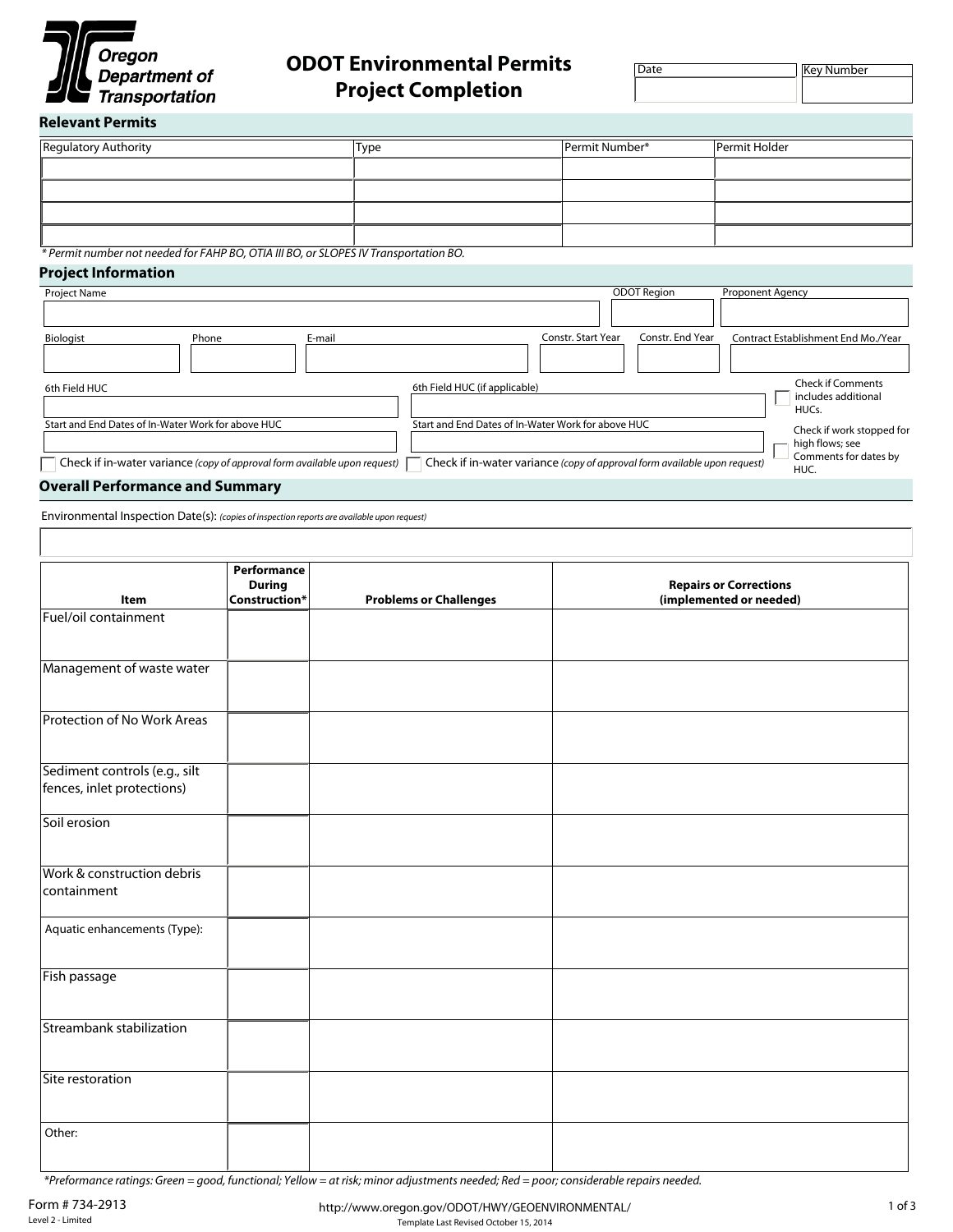## Habitat Features and Mitigation **Accord As-Built Plans Are Attached** Mo Change from Notification **Not Applicable**

No Change from Notification

|                                | <b>Actual Impact</b> |                 | <b>Actual Restoration</b> |                 |                        | <b>Net Change</b> |
|--------------------------------|----------------------|-----------------|---------------------------|-----------------|------------------------|-------------------|
| <b>Habitat Type</b>            | Linear ft            | Area            | Linear ft                 | Area            | <b>Primary Purpose</b> | (Restored-Impact) |
| Streambank Hardening Below OHW |                      |                 | ft                        |                 |                        |                   |
| Riparian Habitat Disturbed     |                      | ft <sup>2</sup> |                           | ft <sup>2</sup> |                        |                   |
|                                |                      | ft <sup>2</sup> | ft                        | ft <sup>2</sup> |                        |                   |
|                                |                      | ft <sup>2</sup> | ft                        | ft <sup>2</sup> |                        |                   |
|                                |                      | ft <sup>2</sup> | ft                        | ft <sup>2</sup> |                        |                   |

*\* Aquatic Habitat Type(s) Disturbed: Pool Riffle Glide Estuarine Habitat (<300' away)*

|                                     |              |           |      | <b>Actual Trees Removed</b>  | <b>Actual Trees Added</b>        |                           |                          |  |  |
|-------------------------------------|--------------|-----------|------|------------------------------|----------------------------------|---------------------------|--------------------------|--|--|
| <b>Habitat Type</b>                 | $0 - 6"$     | $6 - 18"$ | >18" | <b>#Down Timber</b><br>(LWM) | # Native<br><b>Trees Planted</b> | # LWM<br><b>Installed</b> | <b>Primary Purpose</b>   |  |  |
| Riparian Zone                       |              |           |      |                              |                                  |                           |                          |  |  |
|                                     |              |           |      |                              |                                  |                           |                          |  |  |
|                                     |              |           |      |                              |                                  |                           | $\overline{\phantom{0}}$ |  |  |
|                                     |              |           |      |                              |                                  |                           | $\overline{\phantom{a}}$ |  |  |
| Agency/Owner                        |              |           |      |                              |                                  | <b>Facility Manager</b>   | Phone                    |  |  |
| On-Site Mitigation Owner/Operator:  |              |           |      |                              |                                  |                           |                          |  |  |
| Off-Site Mitigation Owner/Operator: | Agency/Owner |           |      |                              | <b>Facility Manager</b>          | Phone                     |                          |  |  |

Location of Off-Site Mitigation *(address, Route/Road & MP, and/or Latitude/Longitude of site center)*

Comments: